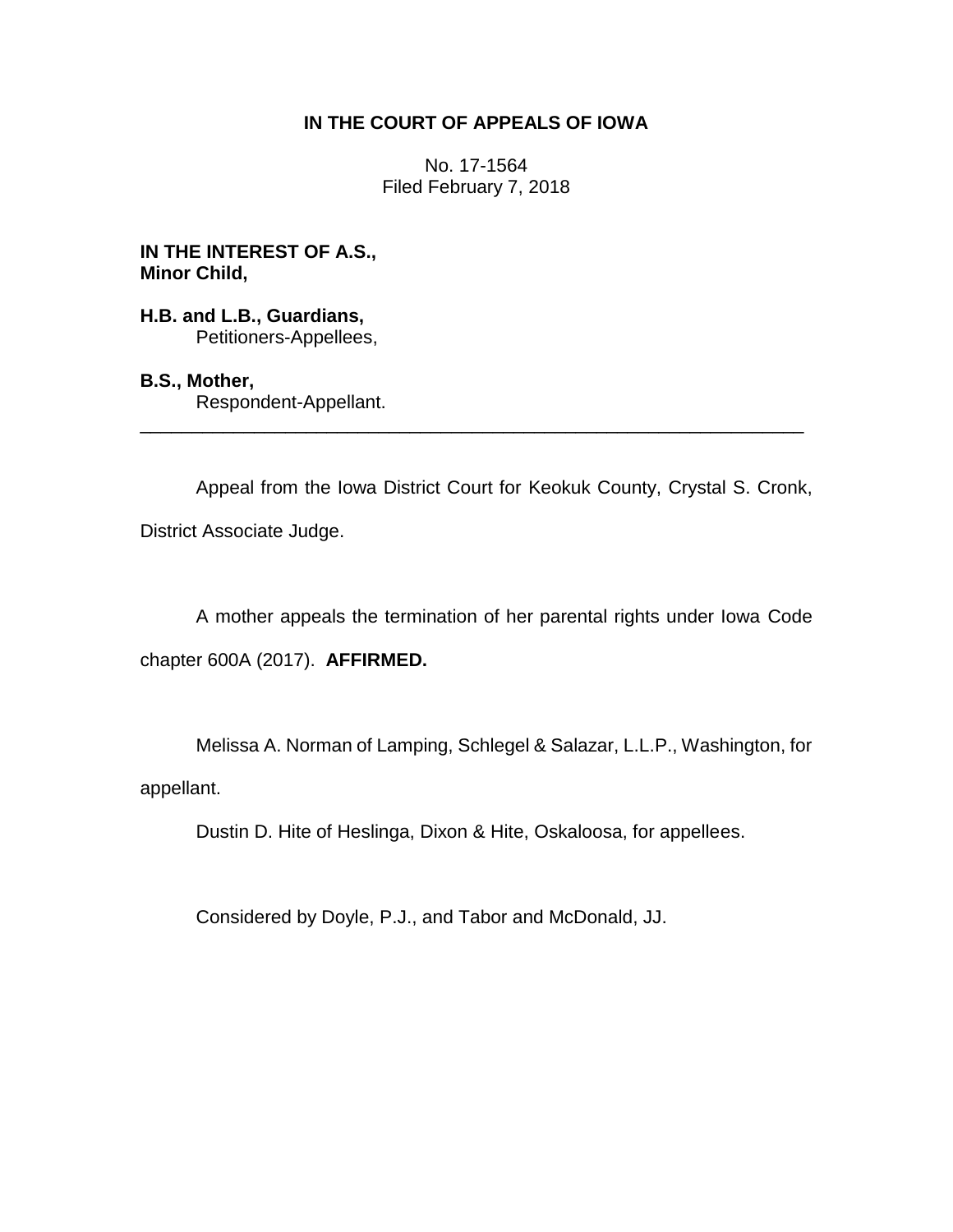## **DOYLE, Presiding Judge.**

A mother appeals the termination of her parental rights under Iowa Code chapter 600A (2017). She argues there is insufficient evidence to show she abandoned the child, she failed to provide support for the child, and termination is in the child's best interest. She also argues the juvenile court violated her right to due process by denying her a continuance of the termination hearing.

The child was ten years old when she came to live with a maternal aunt and uncle, who were later appointed the child's legal guardians. The mother, who has a history of substance abuse and criminal activity, had little contact with the child thereafter. After a year and a half, the aunt and uncle filed a petition under chapter 600A, seeking to terminate the mother's parental rights. The juvenile court entered an order terminating the mother's parental rights after a hearing. The mother appeals.

We review termination proceedings under chapter 600A de novo. *See In re R.K.B*., 572 N.W.2d 600, 601 (Iowa 1998). We give weight to the juvenile court's fact findings, especially those regarding witness credibility, though we are not bound by them. *See id.* As in all termination proceedings, our primary concern is the child's best interest. *See* Iowa Code § 600A.1; *R.K.B.*, 572 N.W.2d at 601.

The juvenile court terminated the mother's parental rights pursuant to Iowa Code section 600A.8(3)(b). Under section 600A.8(3)(b), a parent is deemed to have abandoned a child six months of age or older unless the parent maintains

substantial and continuous or repeated contact with the child as demonstrated by contribution toward support of the child of a reasonable amount, according to the parent's means, and as demonstrated by any of the following: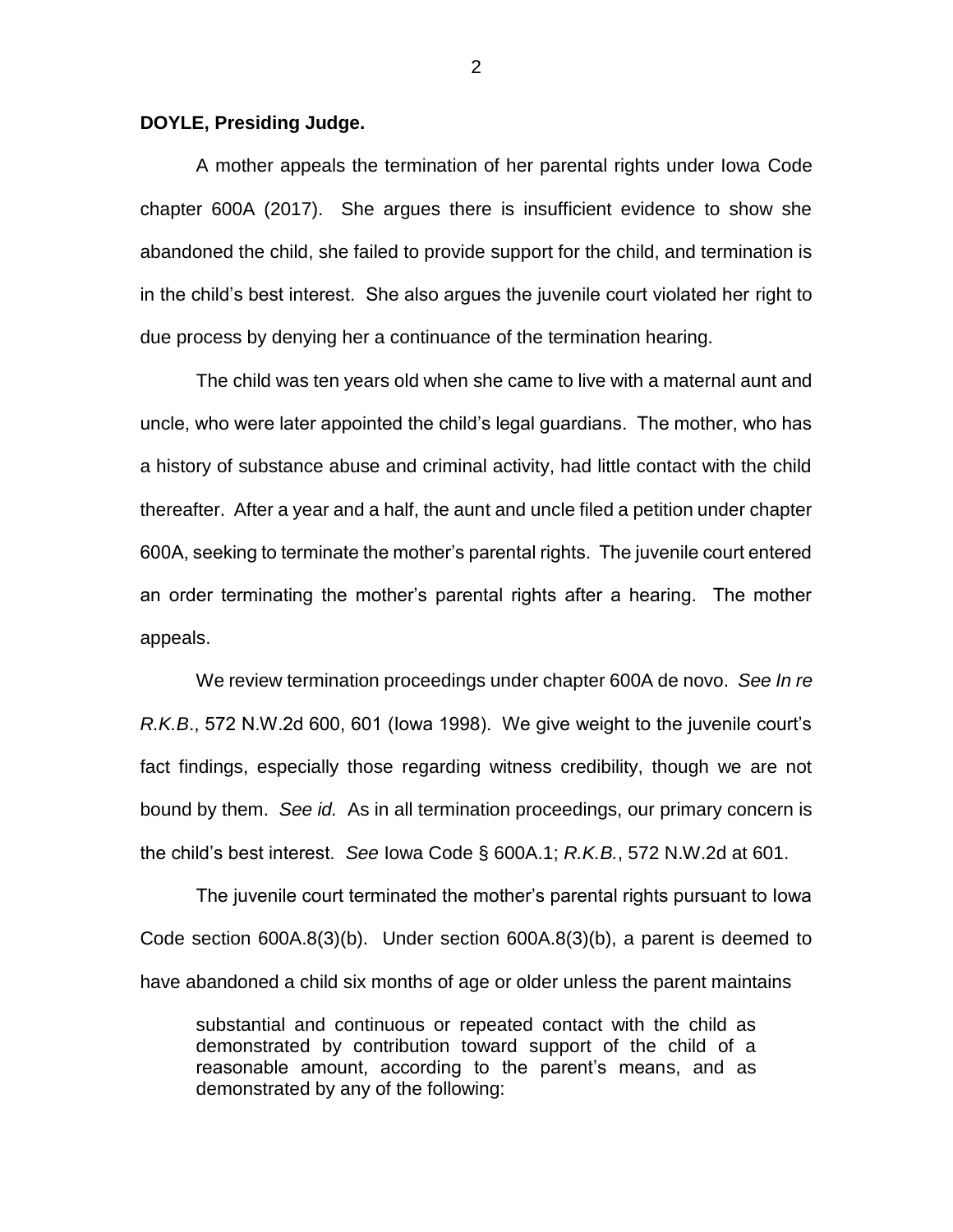(1) Visiting the child at least monthly when physically and financially able to do so and when not prevented from doing so by the person having lawful custody of the child.

(2) Regular communication with the child or with the person having the care or custody of the child, when physically and financially unable to visit the child or when prevented from visiting the child by the person having lawful custody of the child.

(3) Openly living with the child for a period of six months within the one-year period immediately preceding the termination of parental rights hearing and during that period openly holding himself or herself out to be the parent of the child.

The mother argues there is insufficient evidence to show she abandoned the child, claiming the aunt and uncle prevented her from visiting the child. The record does not bear out her claim. The mother did not provide the aunt and uncle with contact information or her address. Despite the mother's ability to contact the child at the aunt and uncle's home, she failed to do so and provided no financial support to the child once in the aunt and uncle's care. The grounds for termination under section 600A.8(3)(b) have been proved.

In order to terminate parental rights, the evidence must show termination is in the child's best interest. *See R.K.B.*, 572 N.W.2d at 602. In determining a child's best interest, we look to the best-interest framework described in Iowa Code section 232.116, *see In re A.H.B.*, 791 N.W.2d 687, 690-91 (Iowa 2010), which requires that we "give primary consideration to the child's safety, to the best placement for furthering the long-term nurturing and growth of the child, and to the physical, mental, and emotional condition and needs of the child," Iowa Code § 232.116(2). Here, the record shows the child was harmed by physical abuse and exposure to drugs in the mother's care. The mother was also unable to provide for the child's needs when the child was in her custody. Conversely, the child is doing well in the care of the aunt and uncle, where she wishes to remain.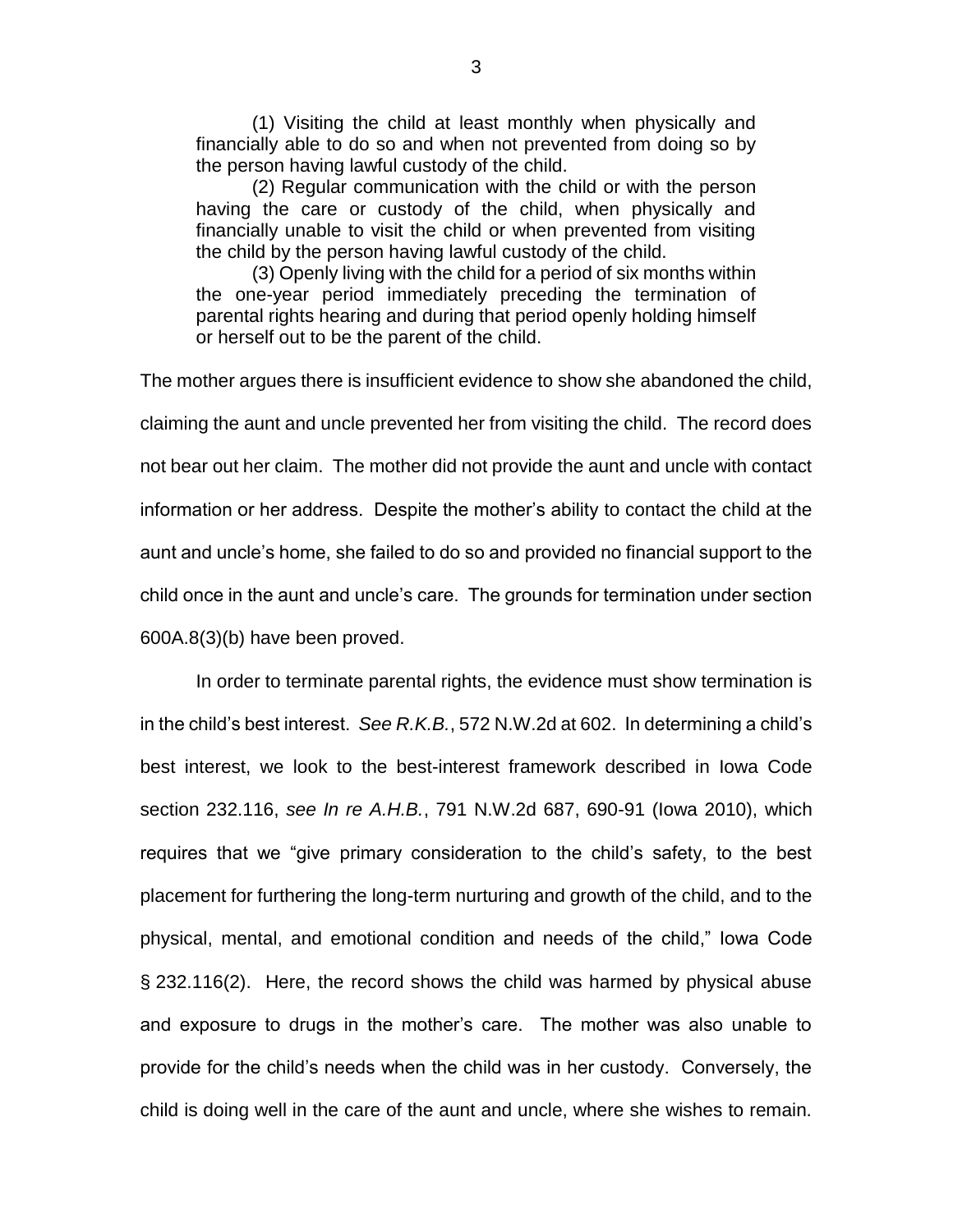The aunt and uncle are seeking to adopt the child in order to provide a permanent home and ensure the child receives the stability and safety she needs. Termination is in the child's best interest. *See In re J.E*., 723 N.W.2d 793, 802 (Iowa 2006) (Cady, J., concurring specially) (noting the "defining elements in a child's best interest" are the child's safety and "need for a permanent home").

The mother also challenges the juvenile court's refusal to continue the termination hearing. One day before the scheduled hearing date, the mother requested a continuance to allow her attorney to prepare "additional witnesses who may offer pertinent information to the court" on the mother's behalf. When the mother failed to attend the hearing due to "transportation difficulties," her attorney renewed the motion. The juvenile court denied the continuance. We first note that although the mother requested a continuance below, she did not raise the specific claim she asserts on appeal—that the denial of a continuance violated her due process rights—and accordingly, her claim is not preserved. *See In re A.M*., 856 N.W.2d 365, 371 n. 5 (Iowa 2014) (declining to reach a constitutional claim that was not raised before the district court); *see also In re J.G*., No. 15–1755, 2016 WL 363747, at \*1 (Iowa Ct. App. Jan. 27, 2016). Even if error had been preserved, her claim would fail; the mother received adequate notice of the petition, a hearing, representation, and the opportunity to provide testimony, and was thereby afforded due process. *See In re J.S.*, 470 N.W.2d 48, 52 (Iowa 1991) ("Where a parent receives notice of the petition and hearing, is represented by counsel, counsel is present at the termination hearing, and the parent has an opportunity to present testimony by deposition, we cannot say the parent has been deprived of fundamental fairness.").

4